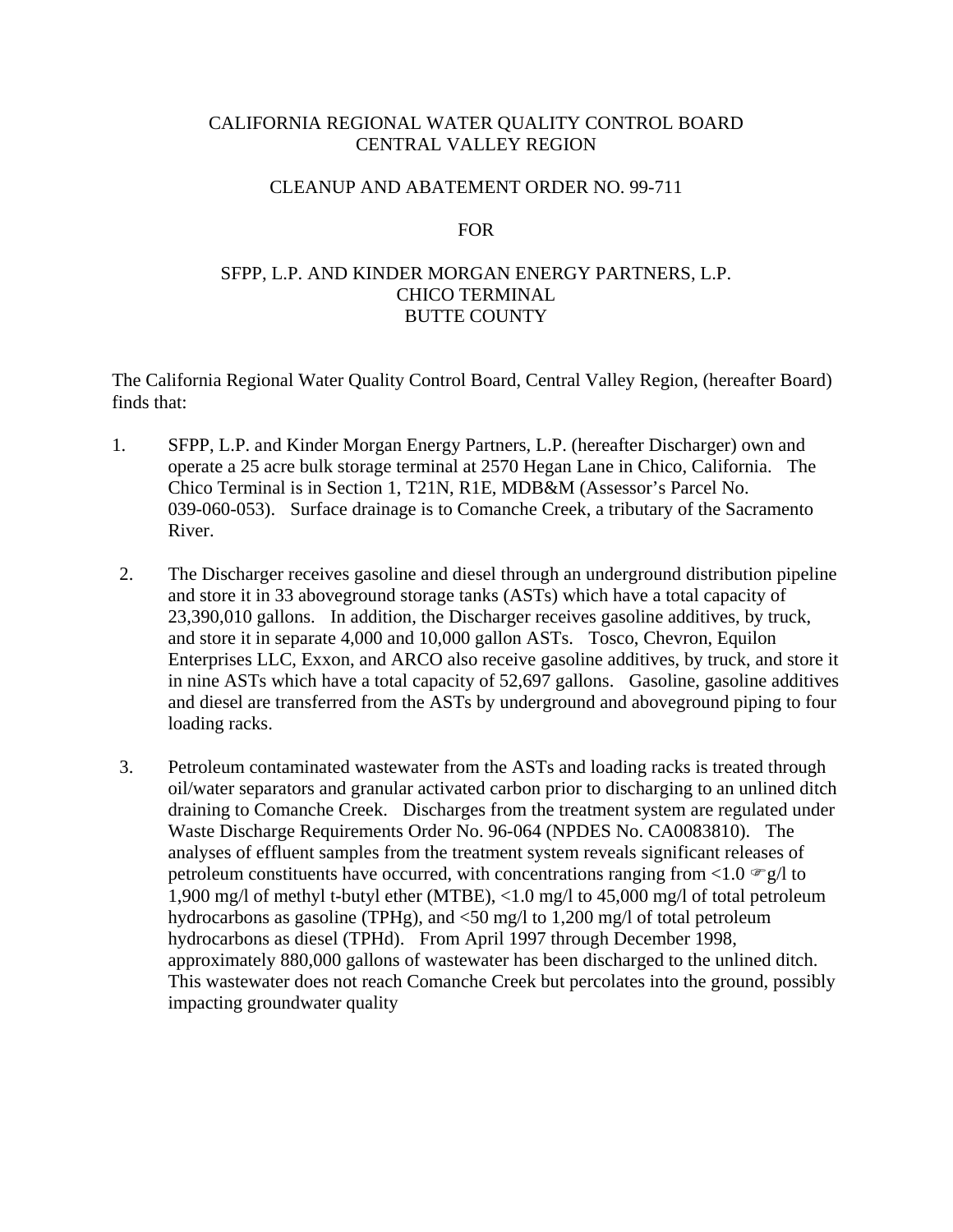- 4. On 29 September 1987, Mobil Oil Corporation reported an underground storage tank unauthorized release (discharge of waste) following the removal of a 2,000 gallon gasoline additive tank. The Discharger has assumed responsibility for investigation and remediation associated with the discharge of waste.
- 5. From 1990 to 1997, approximately 4,000 gallons of gasoline, gasoline additive and diesel were released in a number of separate events from the Chico Terminal which impacted soil and groundwater. The largest release, 3,800 gallons of gasoline, resulted in 4.5 feet of free product floating on groundwater beneath the facility. The Discharger obtained the services of a consultant who has worked toward determining the extent of subsurface impacts from the petroleum discharge, extracted approximately 650 gallons of free product from the groundwater, and removed approximately 1,000 cubic yards of soil from the polluted areas. Remedial activities have not been completed.
- 6. The subsurface geology at the Chico Terminal consists of clayey silt/silty clay to ten feet below ground surface (bgs), silty sandy gravel and/or gravelly sand to 30 feet bgs, and silt/sand to a depth of 55 feet. Soil samples associated with petroleum discharges have revealed impacts by petroleum constituents, including but not limited to, MTBE, benzene, toluene, ethylbenzene, xylenes, TPHg and TPHd. The extent of impacts to soil throughout the site is unknown. The geological conditions beyond 55 feet below ground surface have not been explored.
- 7. The Discharger has installed twenty-nine monitoring wells. Petroleum constituents were not detected in the initial sampling of the deep monitoring well. Quarterly monitoring has determined that shallow groundwater fluctuates from 5 to 15 feet below ground surface and flows to the south. A range of 0.02 feet to 4.5 feet of free product has been found in nine monitoring wells. Analyses of groundwater samples obtained from the shallow monitoring wells reveals significant contamination by petroleum constituents, with concentrations ranging from <0.5  $\degree$  g/l to 2,500 mg/l of MTBE, <1.0  $\degree$  g/l to 4.0  $\mathcal{F}g/l$  of ethyl t-butyl ether, <1.0  $\mathcal{F}g/l$  to 1.1 mg/l of tertiary butyl alcohol, <0.5  $\mathcal{F}g/l$  to 4.3 mg/l of benzene, <0.5  $\degree$  g/l to 22 mg/l of toluene, <0.5  $\degree$  g/l to 6.1 mg/l of ethylbenzene, <0.5  $\degree$  g/l to 18.9 mg/l of xylenes, <0.05 mg/l to 410 mg/l of TPHg and <0.05 mg/l to 250 mg/l of TPHd. The off-site extent of the MTBE discharge has not been defined.
- 8. On 14 July 1998, Regional Board staff performed a Spill Prevention Control and Countermeasure (SPCC) plan inspection of the Discharger's facility in conjunction with representatives from the U.S. Environmental Protection Agency, Butte County Environmental Health Department, and Butte County Air Quality Management District. The inspection discovered an inaccurate SPCC plan, incomplete groundwater monitoring network, and violations of Waste Discharge Requirements Order No. 96-064 (NPDES No. CA0083810). A Notice of Violation (NOV) was issued to the Discharger on 25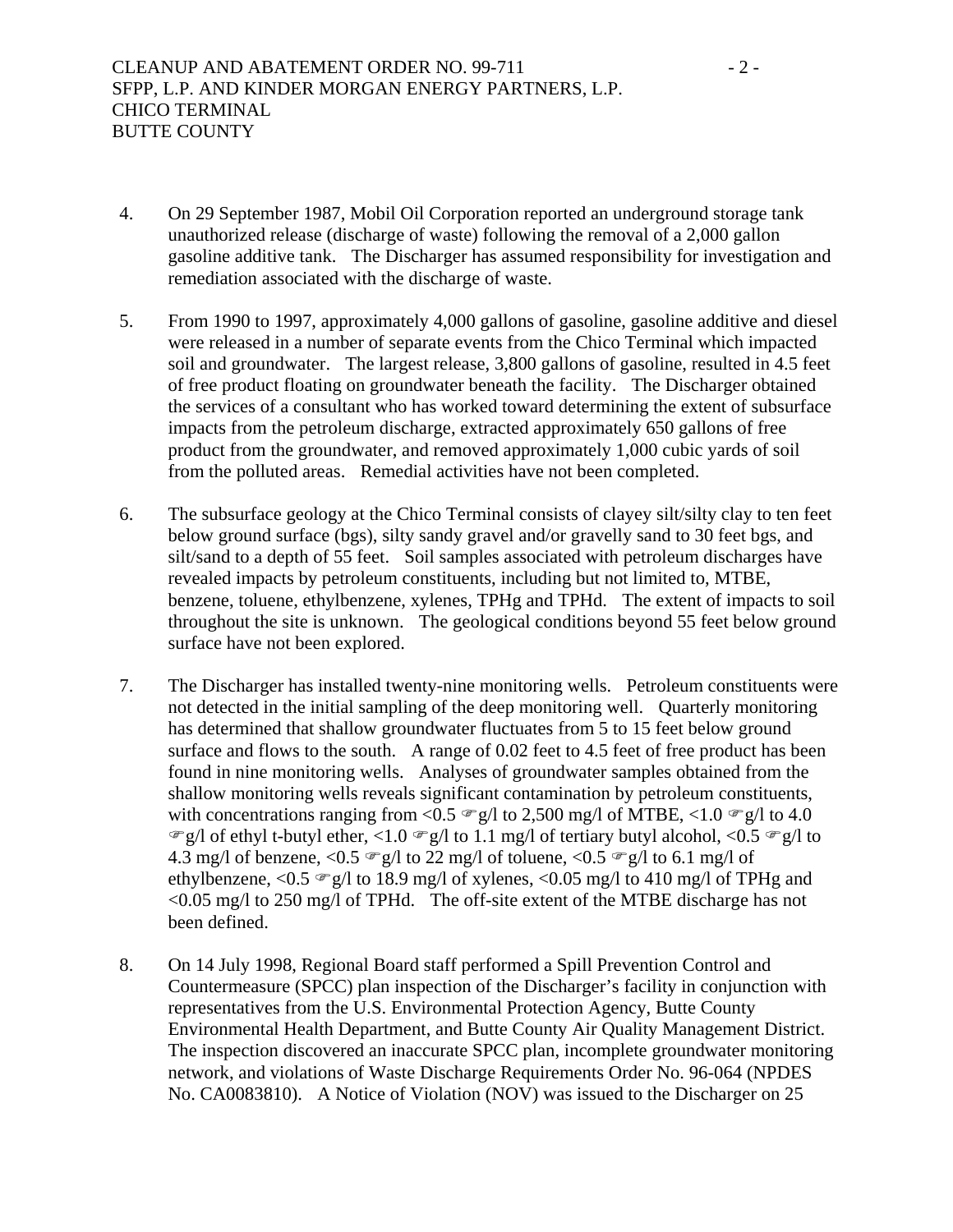CLEANUP AND ABATEMENT ORDER NO. 99-711 - 3 -SFPP, L.P. AND KINDER MORGAN ENERGY PARTNERS, L.P. CHICO TERMINAL BUTTE COUNTY

August 1998. Since issuance of the NOV the Discharger has started amending the SPCC plan and has conducted additional subsurface investigation. The Discharger has submitted a work plan to continue investigating the extent of the petroleum discharge. MTBE and TPHd continue to be detected in the treatment system discharges in violation of the NPDES Permit.

- 9. On 3 August 1998, Regional Board staff sampled one private water supply well, approximately 100 feet east of the Discharger (2518 Hegan Lane). Regional Board staff were denied access to sample another private water supply well, approximately 200 feet north of the Discharger (11181 Midway). Subsequently, staff sampled twelve downgradient private water supply wells on Skyway and Cessna Avenues. Petroleum constituents, including MTBE, were not detected in the sampled wells.
- 10. The California Department of Health Services' (DHS) Secondary Maximum Contaminant Level (MCL) for MTBE is  $5 \in g/l$ . The MTBE Public Health Goal for chemicals in drinking water, adopted by the California Office of Environmental Health Hazard Assessment, is 13  $\mathcal{F}g/l$ . The California DHS Primary MCL for benzene, as a drinking water level, is 1.0  $\mathcal{F}g/l$ . The California Proposition 65 Regulatory Level for benzene is  $3.5 \text{ cm/s}$ .
- 11. On 1 September 1998, Regional Board staff issued a Proposition 65 disclosure to Butte County pursuant to §25180.7 of the California Health and Safety Code, based on the benzene concentrations detected in the groundwater and active usage of the water supply.
- 12. On 14 December 1998, during the fourth quarter monitoring, 4.5 feet of free product was measured in MW-6. The Discharger obtained the services of a consultant to determine the source of the waste and remove free product from the groundwater. Approximately 40 gallons of gasoline have been extracted from the well.
- 13. The Discharger is near two other petroleum facilities. Jessee M. Lange Distributing, Inc. owns and operates a retail and wholesale petroleum distribution facility at 11226 Midway. Western Petroleum Marketers owns and operates a petroleum distribution facility at 11204 Midway. Petroleum discharges from all three facilities threaten groundwater, several private, public, and small community water systems. Separate cleanup and abatement orders have been issued for each facility.
- 14. The Regional Board does not expect SFPP, L.P., Kinder Morgan Energy Partners, L.P., Western Petroleum Marketers, or Jessee M. Lange Distributing, Inc., to duplicate each others work or the requirements of their respective Cleanup and Abatement Orders, but encourages the parties to work cooperatively in sharing information to understand the regional hydrogeology, extent of degradation and develop regional maps for the use of all parties to comply with this Order.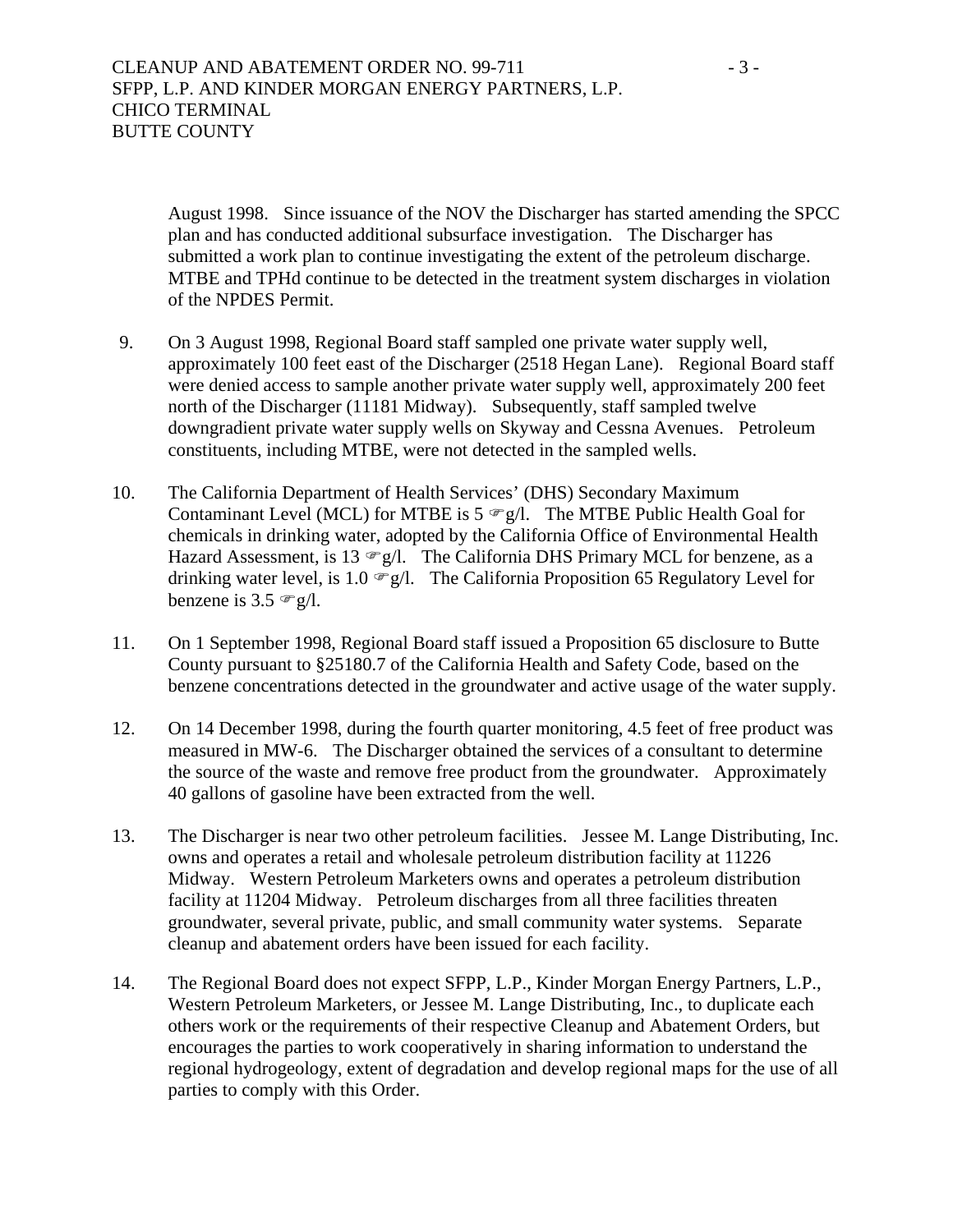- 15. The *Water Quality Control Plan for the Sacramento River and San Joaquin River Basins, Fourth Edition*, establishes beneficial uses of waters of the State and water quality objectives to protect those uses. The beneficial uses of the groundwater are domestic, municipal, industrial and agricultural supply.
- 16. Section 13304(a) of the California Water Code provides:

"Any person who has discharged or discharges waste into the waters of this State in violation of any waste discharge requirement or other order or prohibition issued by a regional board or the state board, or who has caused or permitted, causes or permits, or threatens to cause or permit any waste to be discharged or deposited where it is, or probably will be, discharged into the waters of the State and creates, or threatens to create, a condition or pollution or nuisance, shall upon order of the regional board, clean up the waste or abate the effects of the waste, or, in the case of threatened pollution or nuisance, take other necessary remedial action, including, but not limited to, overseeing cleanup and abatement efforts. Upon failure of any person to comply with the cleanup or abatement order, the Attorney General, at the request of the board, shall petition the Superior Court of the County for the issuance of an injunction requiring the person to comply with the order. In any such suit, the court shall have jurisdiction to grant a prohibitory or mandatory injunction, either preliminary or permanent, as the facts may warrant."

17. Section 13304(c) (1) of the California Water Code provides:

"If the waste is cleaned up or the effects of the waste are abate, or, in the case of threatened pollution or nuisance, other necessary remedial action is taken by any governmental agency, the person or persons who discharged the waste, discharges the waste, or threatened to cause or permit the discharge of the waste within the meaning of subdivision (a), are liable to that government agency to the extent of the reasonable costs actually incurred in cleaning up the waste, abating the effects of the waste, supervision cleanup or abatement activities, or taking other remedial actions. The amount of the costs is recoverable in a civil action by, and paid to, the governmental agency and the state board to the extent of the latter's contribution to the cleanup costs from the State Water Pollution Cleanup and Abatement Account or other available funds"

18. Section 13267(b) of the California Water Code provides that:

"In conducting an investigation specified in subdivision (a), the regional board may require that any person who has discharged, discharges, or is suspected of discharging, or who proposes to discharge waste within its region, or any citizen or domiciliary, or political agency or entity of this state who has discharged, discharges, or is suspected of discharging, or who proposes to discharge waste outside of its region that could affect the quality of waters of the state within its region shall furnish, under penalty of perjury, technical or monitoring program reports which the regional board requires. The burden, including costs, of these reports shall bear a reasonable relationship to the need for the report and the benefits to be obtained form the reports."

19. The unauthorized releases of petroleum and petroleum constituents constitute a discharge of waste under Section 13304 of the California Water Code.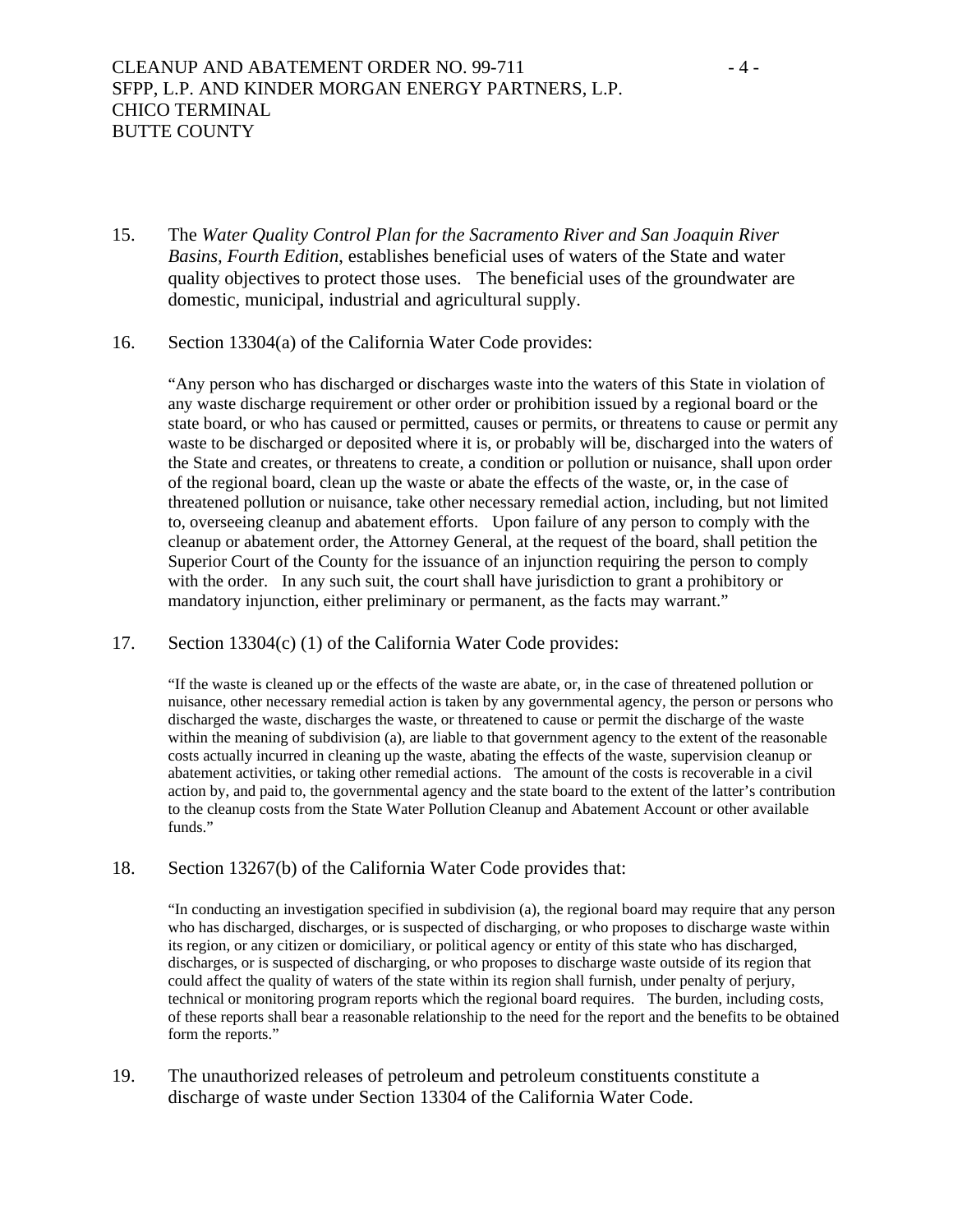#### 20. Section 13050 of the California Water Code provides in part:

"'Pollution' means an alteration of the quality of the waters of the state by waste to a degree which unreasonably affects either of the following:

- (A) The waters for beneficial uses.
- (B) Facilities which serve these beneficial uses.
- (2) 'Pollution' may include 'contamination'.

'Contamination' means an impairment of the quality of the waters of the state by waste to a degree which creates a hazard to the public health through poisoning or through the spread of disease. 'Contamination' includes any equivalent effect resulting from the disposal of waste, whether or not waters of the state are affected.

'Nuisance' means anything which meets all of the following requirements:

(1) Is injurious to health, or is indecent or offensive to the senses, or an obstruction to the free use of property, so as to interfere with the comfortable enjoyment of life or property, so as to interfere with the comfortable enjoyment of life or property.

(2) Affects at the same time an entire community or neighborhood, or any considerable number of persons, although the extent of the annoyance or damage inflicted upon individuals may be unequal.

- (3) Occurs during, or as a result of, the treatment or disposal of wastes."
- 21. As a result of the activities described in Findings 2 through 9, and 12, SFPP, L.P. and Kinder Morgan Energy Partners, L.P., have caused or permitted waste to be discharged or deposited where it has or probably will be discharged into waters of the State and has created, and continues to threaten to create, a condition of pollution or nuisance.
- 22. The issuance of this Order is an enforcement action by a regulatory agency and, as such, is exempt from the provisions of the California Environmental Quality Act (Public Resources Code Section 21000, et seq.), in accordance with Section 15231(a)(2), Title 14, California Code of Regulations.
- 23. Any person affected adversely by this action of the Board may petition the State Water Resources Control Board to review the action. The petition must be received by the State Board within 30 days of the date of this Order. Copies of the law and regulations applicable to filing petitions will be provided upon request. In addition to filing a petition with the State Board, any person affected adversely by this Order, may request the Regional Board to review the Order prior to State Board action on the petition. Such request should be made within 30 days of the date of this Order. Note that even if review is sought with the Regional Board, filing a petition with the State Board within the statutory time period is necessary to preserve the petitioners legal rights.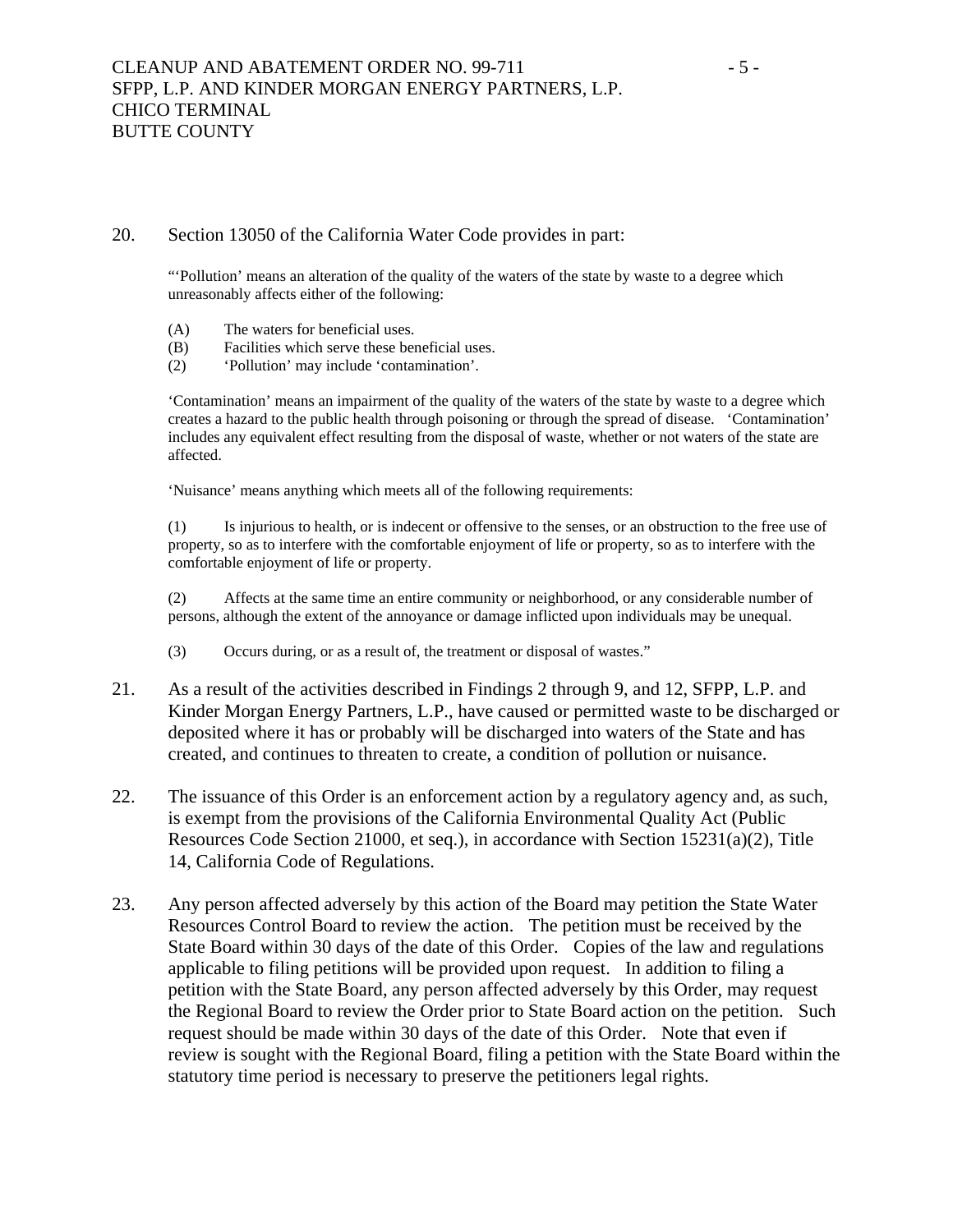- 24. If, in the opinion of the Executive Officer, the Discharger fails to comply with the provisions of this Order, the Executive Officer may refer this matter to the Attorney General for judicial enforcement, or issue a complaint for Administrative Civil Liability.
- 25. Failure to comply with a cleanup and abatement order or dates specifies may result in further enforcement actions under Section 13350 of the California Water Code, which may result in civil monetary penalties up to a maximum of five thousand dollars (\$5,000) to fifteen thousand dollars (\$15,000) for each day of violation.

**IT IS HEREBY ORDERED THAT**, pursuant to Section 13304 of the California Water Code, SFPP, L.P. and Kinder Morgan Energy Partners, L.P. shall comply with the following:

- 1. Cleanup and abate the effects, forthwith, the discharge of waste to subsurface soil and groundwater.
- 2. Compliance with No. 1 above shall include, but not be limited to, the following measures:

 a. Submit, **by 30 May 1999**, an amended spill prevention control and countermeasure plan.

- b. Submit, **by 1 July 1999**, a Work Plan to determine the horizontal and vertical extent of the impacts of the discharge of waste to subsurface soil and groundwater. Implement the approved Work Plan in accordance with the time schedule.
- c. Submit, **by 1 August 1999**, a report prepared by a Registered Engineer documenting that the aboveground storage tanks, loading rack, aboveground piping, underground piping, and fuel dispensers have an adequate secondary containment and monitoring system to prevent petroleum releases to surface and groundwater. If the Engineer indicates the secondary containment and monitoring system is inadequate, then a time schedule to bring the facility into compliance shall be included in the report.
- d. Submit, **by 1 September 1999**, local and regional plan view maps that include potential sources of waste discharged, the extent of the discharge, direction of flow and groundwater gradient, and the location of sensitive receptors. A neighborhood canvas to identify wells within ¼, ½, and one mile of the site shall be included.
- e. Submit, **by 1 January 2000**, a Corrective Action Plan to clean up and abate the discharge of waste to subsurface soil and groundwater. Implement the approved Corrective Action Plan in accordance with the approved time schedule.
	- f. Implement, forthwith, a quarterly groundwater monitoring program which